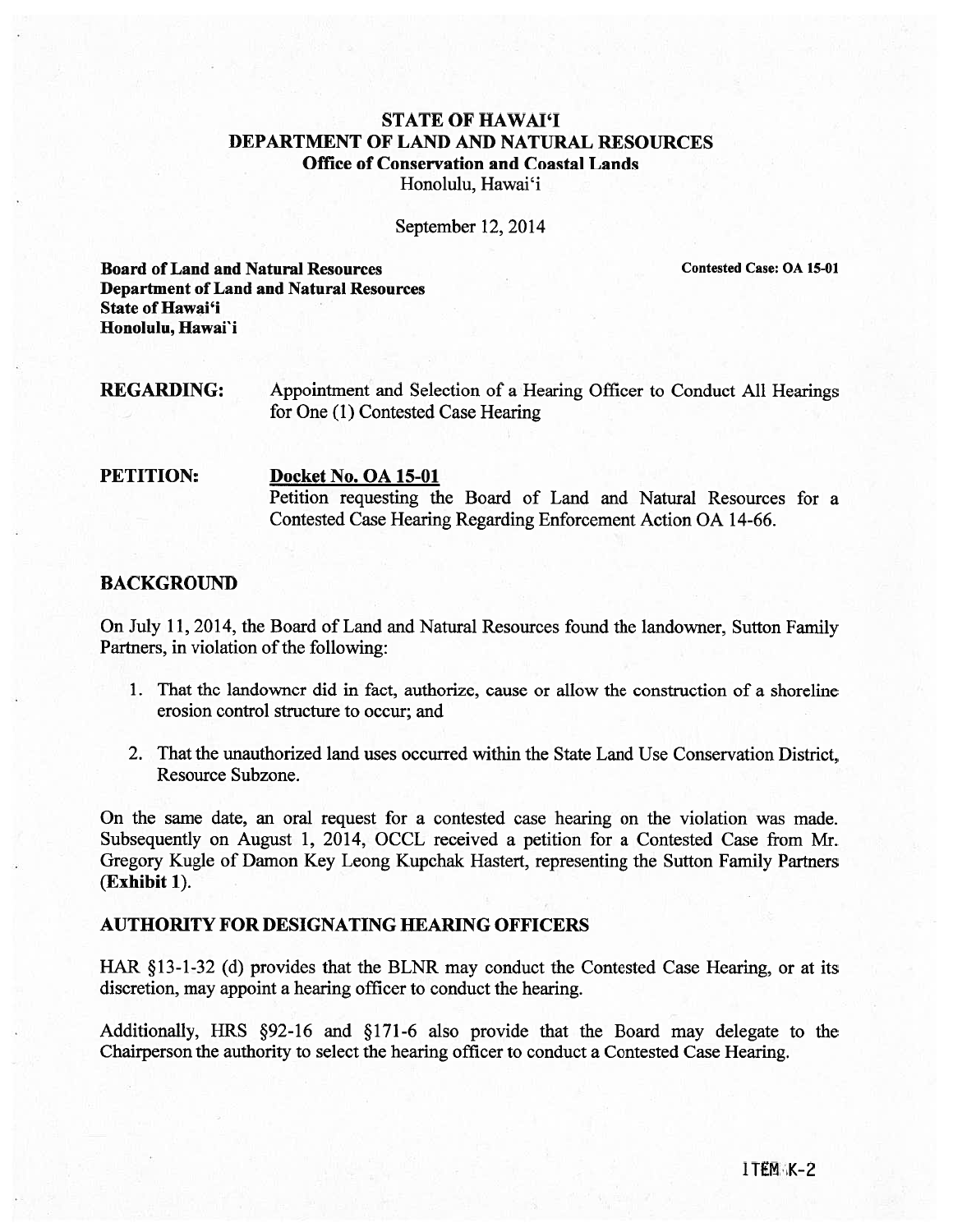### BASIS FOR DESIGNATING HEARING OFFICERS

Conducting <sup>a</sup> Contested Case Hearing may involve: <sup>g</sup>iving notice of hearings, administering oaths, compelling attendance of witnesses and the production of documentary evidence, examining witnesses, certifying acts, issuing subpoenas, making rules, receiving evidence, holding conferences and hearings, fixing filing deadlines, and disposing of other matters that may arise during the orderly and just conduct of <sup>a</sup> hearing. History suggests that designating <sup>a</sup> Hearing Officer to perform these actions may provide <sup>a</sup> more expeditious resolution of the case than having the full Board conduct the hearing.

#### DISCUSSION:

Staff notes that, by designating <sup>a</sup> Hearing Officer to conduct the hearing, the Board does not relinquish its authority to ultimately decide on the matters being contested. At the conclusion of the contested case, the Board would act with its own discretion on the Hearing Officer's Finding of Fact, Conclusion of Law, and Decision and Order.

Staff therefore recommends,

#### RECOMMENDATION:

- 1) That the Board authorize the appointment of a Hearing Officer for CC OA 15-01, and let the Hearing Officer conduct all the hearings relevant to the subject petition for <sup>a</sup> Contested case Hearing, and
- 2) That the Board delegate the authority for selection of the Hearing Officer to the Chairperson.

Respectfully submitted,

Lauren Yasaka, Staff Planner Office of Conservation and Coastal Lands

Approved for submittal:

<sup>41</sup>WILLIAM J. AILA, Jr., Chairperson Board of Land & Natural Resources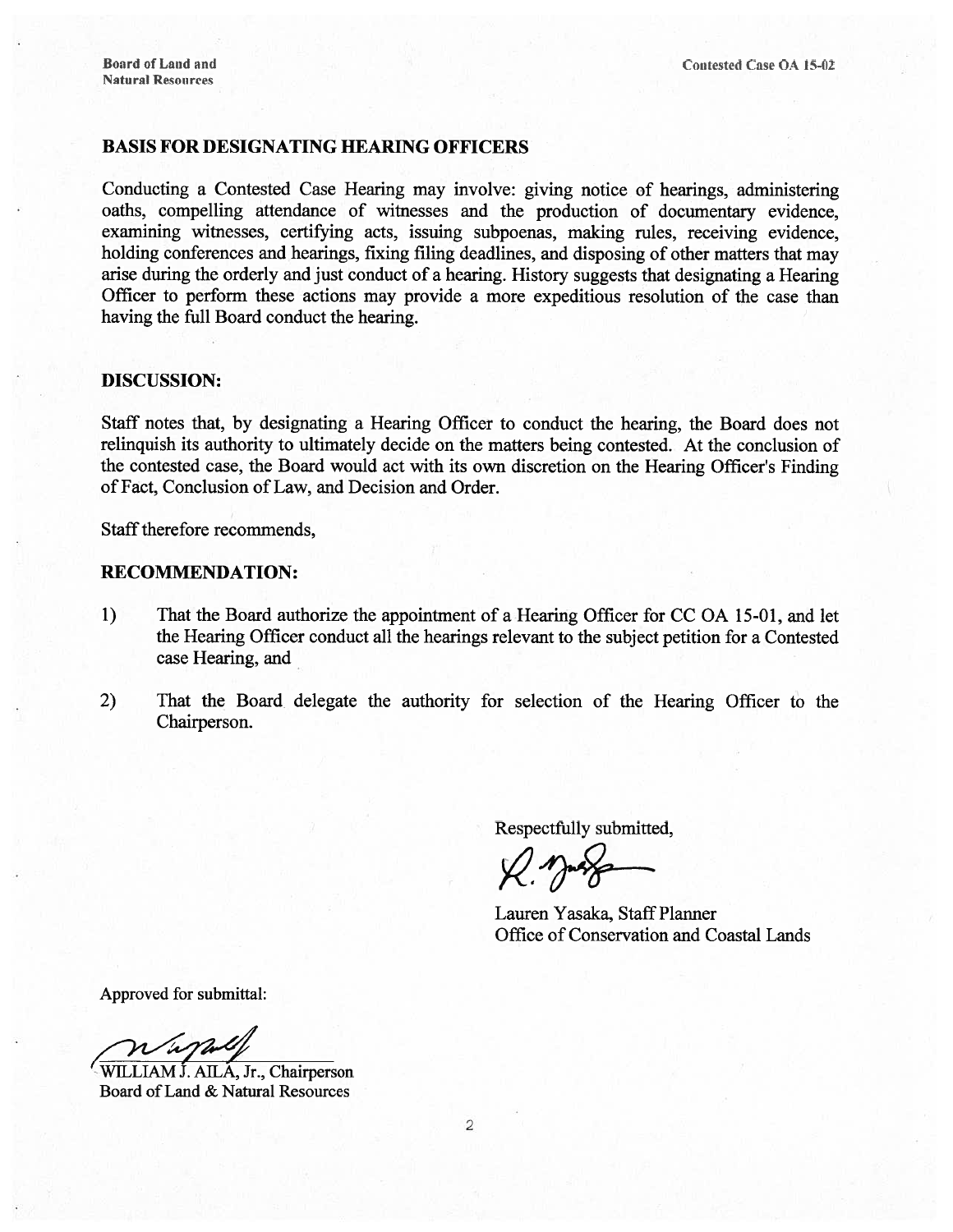

### STATE OF HAWAII BOARD OF LAND AND NATURAL RESOURCES

**MEGEIVED**<br>OF GORSERVATION **DASTAL LANDS** 

#### PETITION FOR A CONTESTED CASE HEARING

| <b>OFFICIAL USE ONLY</b>     |                        |  |  |  |
|------------------------------|------------------------|--|--|--|
| Case No.                     | <b>Date Received</b>   |  |  |  |
| Board Action Date / Item No. | <b>Division/Office</b> |  |  |  |

#### INSTRUCTIONS:

1. File (deliver, mail or fax) this form within ten (10) days of the Board Action Date to:

Department of Land and Natural Resources Administrative Proceedings Office 1151 Punchbowl Street, Room 130 Honolulu, Hawaii 96813 Phone: (808) 587-1496, Fax: (808) 587-0390

- 2. DLNR's contested case hearing rules are listed under Chapter 13-1, HAR, and can be obtained from the DLNR Administrative Proceedings Office or at its website (http://hawaii.gov/dlnr/rules/Ch13-1-Official-Rules.pdf). Please review these rules before filing <sup>a</sup> petition.
- 3. If you use the electronic version of this form, note that the boxes are expandable to fit in your statements. If you use the hardcopy form and need more space, you may attach additional sheets.
- 4. Pursuant to §13-1-30, HAR, <sup>a</sup> petition that involves <sup>a</sup> Conservation District Use Permit must be accompanied with <sup>a</sup> \$100.00 non-refundable filing fee (payable to "DLNR") or <sup>a</sup> reques<sup>t</sup> for waiver of this fee. <sup>A</sup> waiver may be granted by the Chairperson based on <sup>a</sup> petitioner's financial hardship.
- 5. All materials, including this form, shall be submitted in three (3) <sup>p</sup>hotocopies.

|                                                             | A. PETITIONER            |                               |  |  |  |
|-------------------------------------------------------------|--------------------------|-------------------------------|--|--|--|
| (If there are multiple petitioners, use one form for each.) |                          |                               |  |  |  |
| 1. Name<br><b>Sutton Family Partners</b>                    | 2. Contact Person        | Richard C. Sutton, Jr.        |  |  |  |
| <b>B.</b> Address<br>201 Merchant Street, Suite 2307        | 4. City<br>Honolulu      | 5. State and ZIP<br>HI 96813  |  |  |  |
| 6. Email<br>dsutton@lava.net                                | 7. Phone<br>808-792-3888 | <b>8. Fax</b><br>808-521-5262 |  |  |  |

| <b>B.</b> ATTORNEY (if represented) |                                 |                   |  |  |
|-------------------------------------|---------------------------------|-------------------|--|--|
| 9. Attorney Name                    | 10. Firm Name                   |                   |  |  |
| Gregory W. Kugle                    | Damon Key Leong Kupchak Hastert |                   |  |  |
| 11. Address                         | <b>12. City</b>                 | 13. State and ZIP |  |  |
| 1003 Bishop Street, Suite 1600      | Honolulu                        | HI 96813          |  |  |
| 14. Email                           | 15. Phone                       | <b>16. Fax</b>    |  |  |
| gwk@hawaiilawyer.com                | 808-531-8031                    | 808-533-2242      |  |  |

FORM APO-11 Page 1 of 3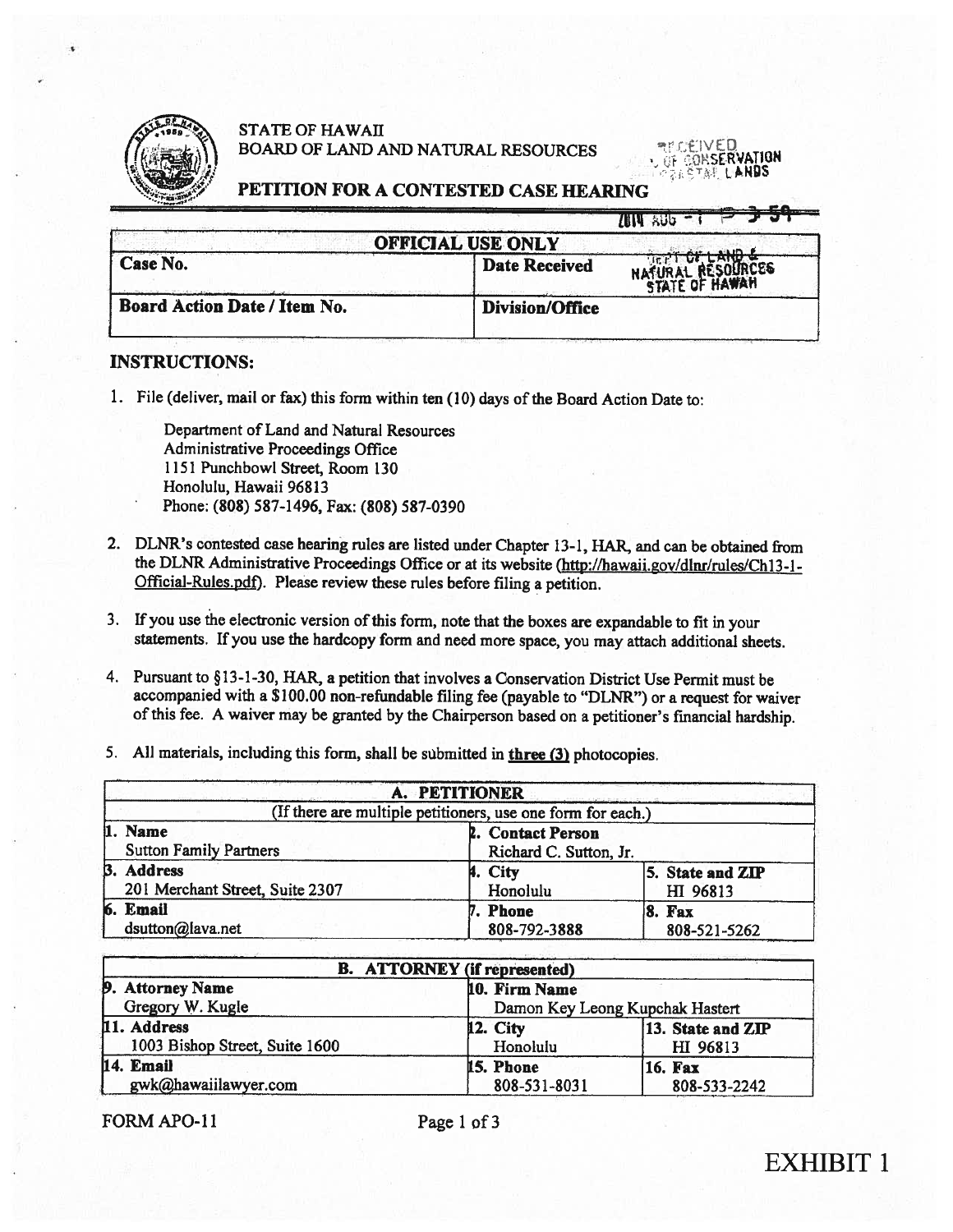|                                                                                                                                                                                                                                                                                                                                                                                                                                                                                                                       | <b>C. SUBJECT MATTER</b>                                                                                                                                                                                                                                                                                                                                                                                                                                                                                                                                                                                                                                                                                                                                                                                                                                                                                                                                                   |
|-----------------------------------------------------------------------------------------------------------------------------------------------------------------------------------------------------------------------------------------------------------------------------------------------------------------------------------------------------------------------------------------------------------------------------------------------------------------------------------------------------------------------|----------------------------------------------------------------------------------------------------------------------------------------------------------------------------------------------------------------------------------------------------------------------------------------------------------------------------------------------------------------------------------------------------------------------------------------------------------------------------------------------------------------------------------------------------------------------------------------------------------------------------------------------------------------------------------------------------------------------------------------------------------------------------------------------------------------------------------------------------------------------------------------------------------------------------------------------------------------------------|
| 17. Board Action Being Contested<br>Map Keys: (1) 6-8-010:014 & 015                                                                                                                                                                                                                                                                                                                                                                                                                                                   | Conservation District Enforcement OA 14-66 Regarding the Unauthorized Placement of<br>Shoreline Erosion Control Structure by Sutton Family Partners Located at Waialua, Oahu, Tax                                                                                                                                                                                                                                                                                                                                                                                                                                                                                                                                                                                                                                                                                                                                                                                          |
| 18. Board Action Date<br>July 25, 2014                                                                                                                                                                                                                                                                                                                                                                                                                                                                                | 19. Item No.<br>$K-2$                                                                                                                                                                                                                                                                                                                                                                                                                                                                                                                                                                                                                                                                                                                                                                                                                                                                                                                                                      |
| Fee simple land owner of Tax Map Keys: (1) 6-8-010: 014 & 015                                                                                                                                                                                                                                                                                                                                                                                                                                                         | 20. Nature and Extent of Petitioner's Interest That May Be Affected by the Board Action                                                                                                                                                                                                                                                                                                                                                                                                                                                                                                                                                                                                                                                                                                                                                                                                                                                                                    |
| 1. Petitioner has been granted right to use and easement<br>2. Emergency required action to stop erosion and protect property<br>3. Petitioner entitled to expanded easement<br>4. Erosion control is engineering solution to erosion<br>5. Inverse condemnation<br>6. State ratified erosion control<br>7. Equal protection<br>8. Use Meets P-15 criteria<br>9. Mediation should be ordered<br>10. The no tolerance policy was not properly promulgated<br>11. Petitioner reserves the right to supplement and amend | 21. Any Disagreement Petitioner May Have with an Application before the Board                                                                                                                                                                                                                                                                                                                                                                                                                                                                                                                                                                                                                                                                                                                                                                                                                                                                                              |
| 22. Any Relief Petitioner Seeks or Deems Itself Entitled to<br>1. No fine<br>2. No removal of erosion control<br>3. Expanded easement                                                                                                                                                                                                                                                                                                                                                                                 |                                                                                                                                                                                                                                                                                                                                                                                                                                                                                                                                                                                                                                                                                                                                                                                                                                                                                                                                                                            |
| environment.                                                                                                                                                                                                                                                                                                                                                                                                                                                                                                          | 23. How Petitioner's Participation in the Proceeding Would Serve the Public Interest<br>Petitioner is the property owner subject to the NOV and is therefore entitled to a contested<br>case hearing pursuant to HAR Section 13-1-31.1. In addition, retention of the erosion control<br>will protect these and nearby parcels, which will also preserve and protect the coastal                                                                                                                                                                                                                                                                                                                                                                                                                                                                                                                                                                                           |
| the Criteria to Be a Party under Section 13-1-31, HAR                                                                                                                                                                                                                                                                                                                                                                                                                                                                 | 24. Any Other Information That May Assist the Board in Determining Whether Petitioner Meets<br>HAR 13-1-31.1 provides that when a violation is alleged for which an administrative remedy is<br>provided and for which the alleged violator is entitled to a contested case hearing, then a<br>contested case hearing SHALL be held and the alleged violater SHALL be a party. Applying<br>almost identifical rules, the Hawaii Supreme Court held in Kaleikini v. Theilen, 124 hawaii 1,<br>19-20 (2010) that the Chairman of the Board of Land and Natural Resources erred by denying<br>a contested case request that was procedurally proper. Because the DLNR has taken the<br>position that there has been an alleged violation, 13-1-31.1 controls and requires a contested<br>case hearing. In addition, due process requires that Petitioner be afforded a contested case<br>hearing. In Brown v. Thompson, 91 Hawaii 1 (1999), the Hawaii Supreme Court held the |
| <b>FORM APO-11</b>                                                                                                                                                                                                                                                                                                                                                                                                                                                                                                    | Page 2 of 3                                                                                                                                                                                                                                                                                                                                                                                                                                                                                                                                                                                                                                                                                                                                                                                                                                                                                                                                                                |